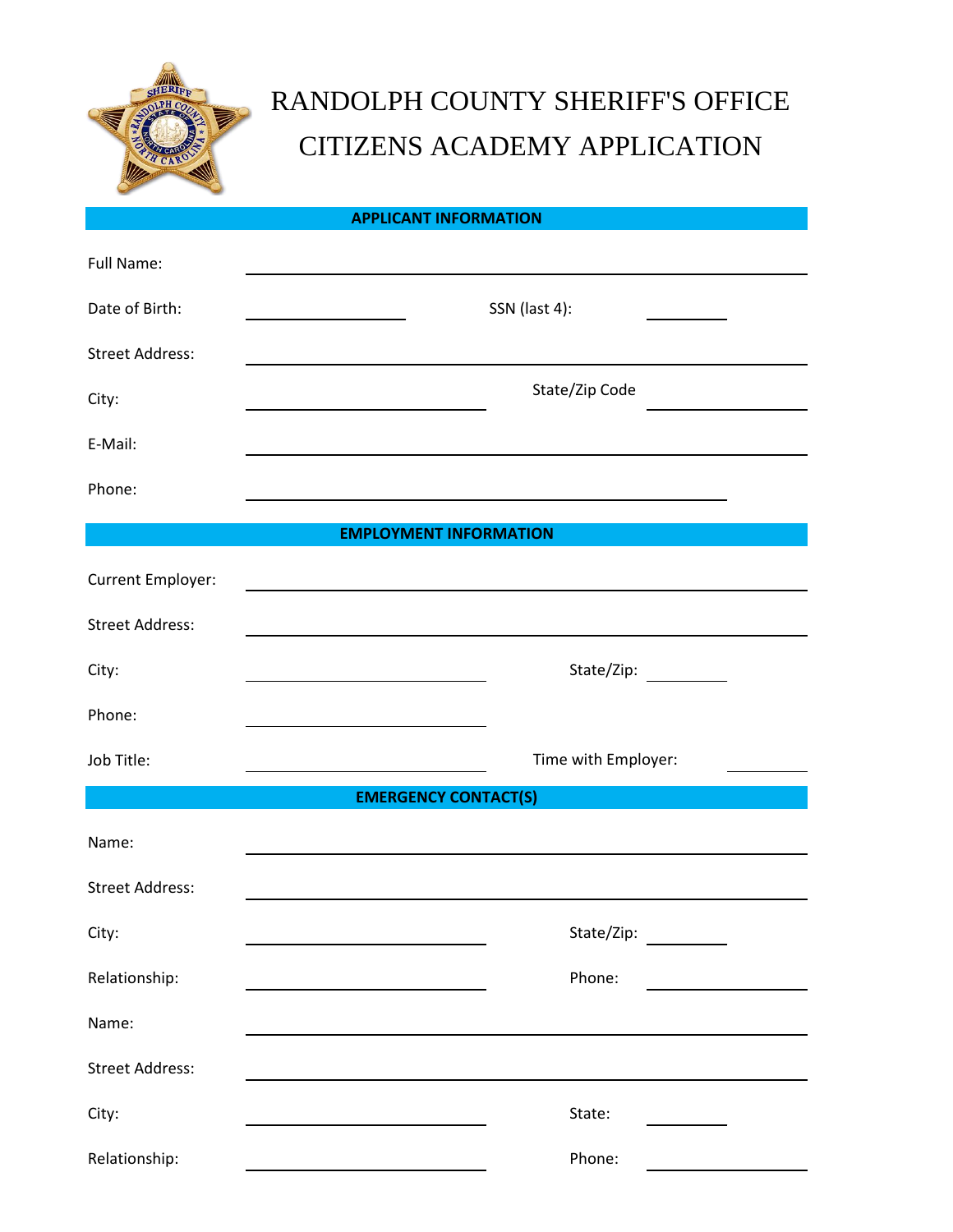

# RANDOLPH COUNTY SHERIFF'S OFFICE CITIZEN'S ACADEMY APPLICATION

**FAMILY INFORMATION**

| Spouse Name:                                                                                                  |                     |  |  |  |  |  |  |
|---------------------------------------------------------------------------------------------------------------|---------------------|--|--|--|--|--|--|
| Date of Birth:                                                                                                | Phone:              |  |  |  |  |  |  |
| Employer:                                                                                                     |                     |  |  |  |  |  |  |
| Position:                                                                                                     | Time with Employer: |  |  |  |  |  |  |
| Number of Children:                                                                                           | Age(s):             |  |  |  |  |  |  |
| <b>COMMUNITY INVOLVEMENT</b>                                                                                  |                     |  |  |  |  |  |  |
| Please list any community organizations you are a part of or community activities that you participate<br>in. |                     |  |  |  |  |  |  |
| Organization/Activity Name:                                                                                   |                     |  |  |  |  |  |  |
| Organization/Activity Name:                                                                                   |                     |  |  |  |  |  |  |
| <b>Organization/Activity Name:</b>                                                                            |                     |  |  |  |  |  |  |
| Organization/Activity Name:                                                                                   |                     |  |  |  |  |  |  |

**ACKNOWLEDGEMENT**

By signing below I acknowledge that all the information provided on this application is true and accurate to the best of my knowledge. I also understand that any misrepresentation or falsification of information will result in my denial or removal from the academy.

Signature

#### **ELECTRONIC SIGNATURE OPTION**

By clicking I ACCEPT using any device, means or action, I acknowledge that all the information on this application is true and accurate to the best of my knowledge. I also understand that any misrepresentation or falsification of information will result in my denial or removal from the academy.

I ACCEPT